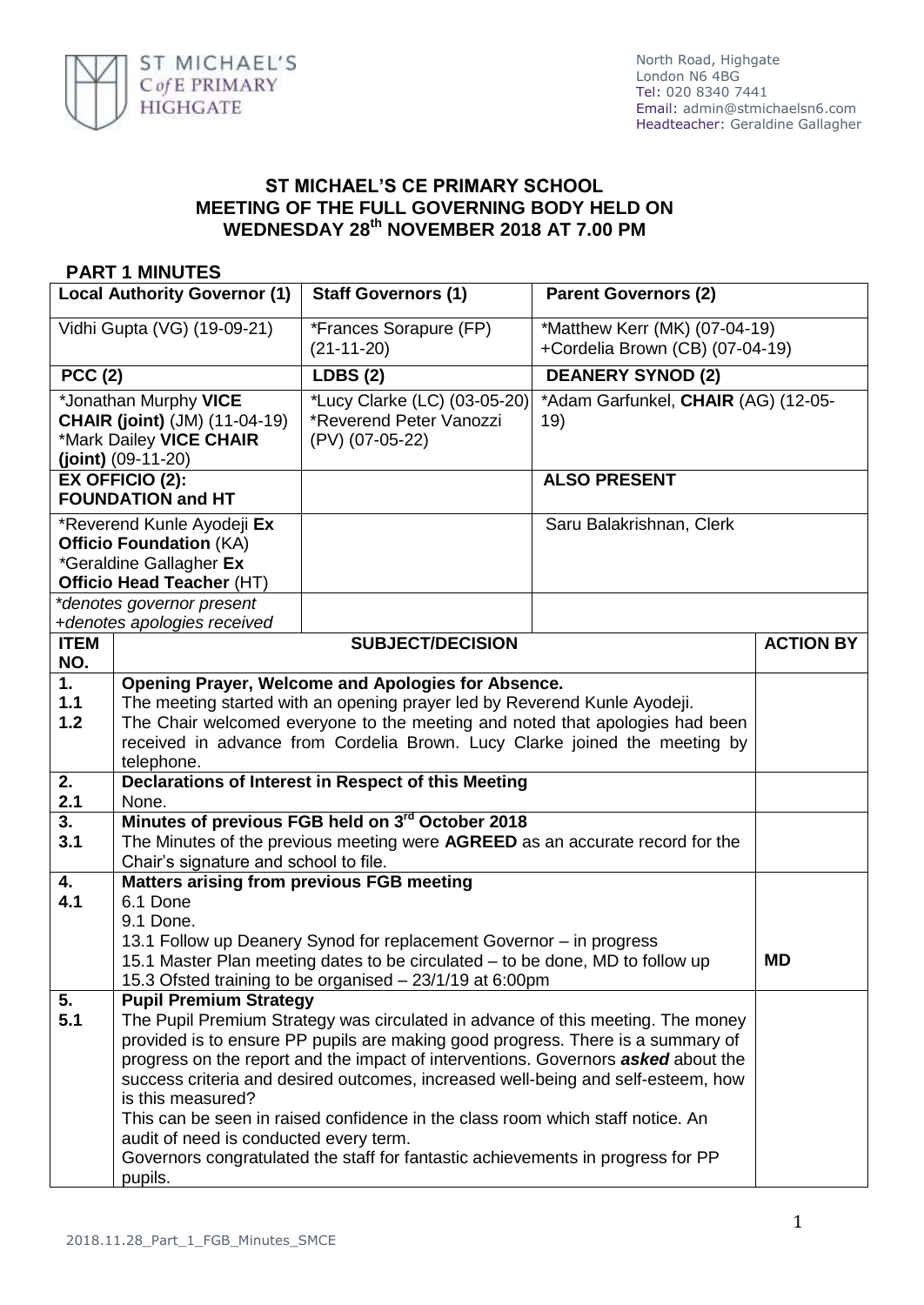

|      | The Strategy was AGREED by Governors.                                                                                                                 |  |
|------|-------------------------------------------------------------------------------------------------------------------------------------------------------|--|
| 6.   | <b>Sports Grant Strategy</b>                                                                                                                          |  |
| 6.1  | The Sports Grant Strategy was circulated in advance of the meeting. The school                                                                        |  |
|      | receives £19k and the impact of its use is evidenced. £12k is spent on a PE                                                                           |  |
|      | apprentice. The one who was here last year has now gone on to teacher training.                                                                       |  |
|      | The PE Lead has six days out as there is a lot of administrative work involved in                                                                     |  |
|      | organising events and transport. The six days are well planned and thought out.                                                                       |  |
|      | The PE apprentice is able to go to events with parents.                                                                                               |  |
|      | Governors AGREED the Sports Grant Strategy.                                                                                                           |  |
| 7.   | <b>Behaviour Monitoring</b>                                                                                                                           |  |
| 7.1  | The Behaviour Policy is reviewed annually and will be looked at by the Children's                                                                     |  |
|      | Committee at their meeting next week.                                                                                                                 |  |
|      | The school is using Reflection Sheets and these can be monitored to track times                                                                       |  |
|      | of day, gender and year group.                                                                                                                        |  |
|      | Benchmarking with our data from last year shows there are fewer incidences at                                                                         |  |
|      | lunchtimes as we now have more staff with designated areas. The school will be                                                                        |  |
|      | benchmarking the data against other local schools.                                                                                                    |  |
| 8.   | <b>Policies for agreement</b>                                                                                                                         |  |
| 8.1  | <b>Complaints Procedure</b><br>$\bullet$                                                                                                              |  |
|      | This is an LDBS model policy. Governors AGREED the policy.                                                                                            |  |
| 9.   | <b>Finance and Premises Committee Report</b>                                                                                                          |  |
| 9.1  | MD, AZM, AG, GG and Robert Bahns have met to discuss fundraising.                                                                                     |  |
| 9.2  | Budget Monitoring - Haringey is responsible for playing fields and all-weather                                                                        |  |
|      | pitches, regardless of ownership, and consequently any upgrade/improvements of                                                                        |  |
|      | these areas paid out of the Dedicated Schools Grant would be VAT recoverable.<br>This was agreed at Committee and is brought to the GB for agreement. |  |
|      | Governors AGREED.                                                                                                                                     |  |
| 9.3  | Catering – numbers are up. There have been some quality issues but a new chef                                                                         |  |
|      | has just started. Need to budget for replacement equipment.                                                                                           |  |
| 9.4  | Governors Fund Donation will be shown on a separate line with income from the                                                                         |  |
|      | Lane lettings.                                                                                                                                        |  |
| 9.5  | The National Funding Formula is changing and NP had circulated a model of the                                                                         |  |
|      | outcomes for the three options.                                                                                                                       |  |
| 9.6  | GG gave a good report on the new pick up procedures which has led to a calmer                                                                         |  |
|      | pick up for the children.                                                                                                                             |  |
| 9.7  | AZM has agreed to stay on as a Co-opted member on the premises part of the                                                                            |  |
|      | Committee for the remainder of this academic year.                                                                                                    |  |
| 10.  | <b>Children's Committee Report</b>                                                                                                                    |  |
| 10.1 | A very good meeting was held.                                                                                                                         |  |
| 10.2 | Pupil attainment and progress and analysis – the school has achieved very good                                                                        |  |
|      | results for boys and girls.                                                                                                                           |  |
| 10.3 | Targets for EY, KS1 and KS2 will be discussed at the meeting next week.                                                                               |  |
| 10.4 | Pay and Performance Management, considering where staff are and at what level                                                                         |  |
|      | and how this affects the budget.                                                                                                                      |  |
|      | Staff training, the school has bought into the Coldfall training package for NQTs.                                                                    |  |
| 10.5 | Staff training related to the school Learning Improvement Plan and personal                                                                           |  |
|      | development                                                                                                                                           |  |
| 10.6 | Committee members asked for teachers to come to a meeting and talk about a                                                                            |  |
|      | specialist subject. At the next meeting iPads and how interactive boards are used                                                                     |  |
|      | will be demonstrated.                                                                                                                                 |  |
| 10.7 | The policies and the policy schedule were reviewed and agreed.                                                                                        |  |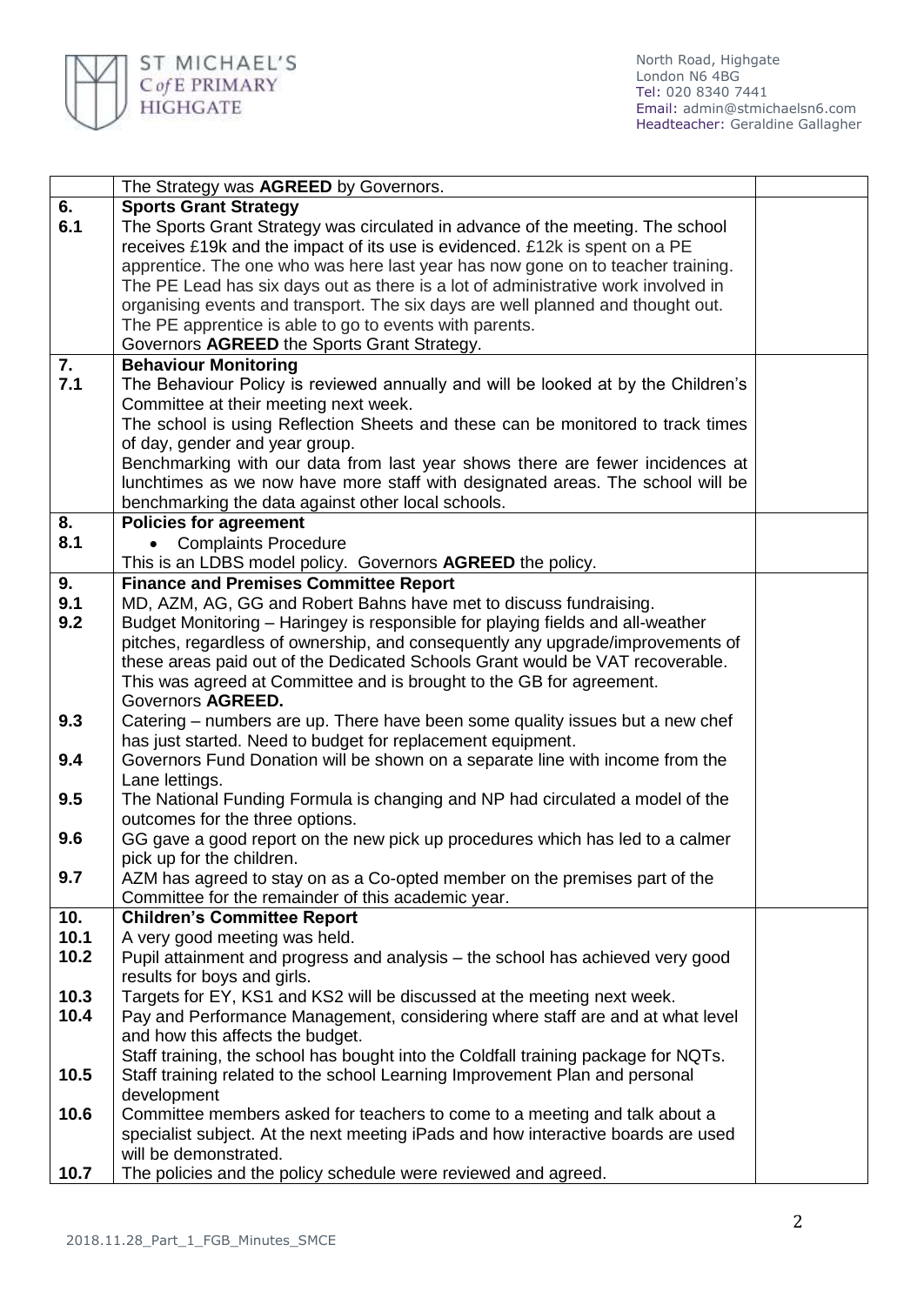

|       | Governors asked about receiving papers for Committees which they are not a                                                                                    |    |
|-------|---------------------------------------------------------------------------------------------------------------------------------------------------------------|----|
|       | member of. If this is needed then Governors should email the Clerk to request                                                                                 |    |
|       | them. ACTION GG to consider secure online portals for Governors meeting                                                                                       | GG |
|       | documents.                                                                                                                                                    |    |
| 11.   | Term Dates 2019-20                                                                                                                                            |    |
| 11.1  | The dates were circulated at the meeting and are in line with Haringey dates. The                                                                             |    |
|       | school can then choose its own five Inset days. Three have been selected with a                                                                               |    |
|       | further two to be set.                                                                                                                                        |    |
|       | Governors AGREED the term dates.                                                                                                                              |    |
| 12.   | <b>HT Verbal Report and LIP Update</b>                                                                                                                        |    |
| 12.1  | There are eight vacancies across the school.                                                                                                                  |    |
| 12.2  | There are 26% EAL children in the school.                                                                                                                     |    |
| 12.3  | Attendance is at 97%.                                                                                                                                         |    |
| 12.4  | The school has very close links with the three local churches and clergy lead                                                                                 |    |
|       | collective worship on Thursdays.                                                                                                                              |    |
| 12.5  | The term ends on Thursday, 20 December and there will be a service at St                                                                                      |    |
|       | Michael's. There will be a Christmas lunch that day as well. Governors are invited                                                                            |    |
| 12.6  | to attend both.                                                                                                                                               |    |
|       | The school has a programme for charities, both national and international.<br>For Harvest Festival the children donated food for the foodbank and 1,872 items |    |
|       | were donated.                                                                                                                                                 |    |
| 12.7  | The school raised £875 for Children in Need.                                                                                                                  |    |
| 12.8  | A Danceathon is held to raise money for the NSPCC.                                                                                                            |    |
| 12.9  | The school has a link with Kirima, a school in Uganda and normally raises money                                                                               |    |
|       | for them in the Spring but they need money at Christmas time this year and the                                                                                |    |
|       | children will be wearing Christmas jumpers to raise money.                                                                                                    |    |
| 12.10 | Anti-Bullying week and PV will be attending a workshop tomorrow.                                                                                              |    |
| 12.11 | The NSPCC have led assembly run workshops in Year 5 and 6 on Keeping                                                                                          |    |
|       | Children Safe.                                                                                                                                                |    |
| 12.12 | The school is considering the use of mobile phones. A survey has been sent to Y5                                                                              |    |
|       | parents to ascertain if we can establish a parent pact – an agreement when                                                                                    |    |
|       | parents will let their children use mobile phones and apps. A letter has been sent                                                                            |    |
|       | with the survey which includes some detail re the impact on mental health. The                                                                                |    |
|       | school will also be contacting Year 4 parents in the new year.                                                                                                |    |
| 12.13 | <b>Transitions</b>                                                                                                                                            |    |
|       | Nursery have settled in will.                                                                                                                                 |    |
|       | Reception have been linked to Y5 buddies and have settled well in the playground<br>at lunchtimes.                                                            |    |
|       | Y3 have settled well.                                                                                                                                         |    |
|       | Secondary transfer meetings have been held.                                                                                                                   |    |
|       | The school is getting good feedback from Y7 parents who have said how ready                                                                                   |    |
|       | their children were for secondary school.                                                                                                                     |    |
| 12.14 | There has been a lot of sickness and long-term absence across the school                                                                                      |    |
| 12.15 | A music evening was held for the Harvest festival.                                                                                                            |    |
| 12.16 | The school is spreading out Y6 events throughout the year.                                                                                                    |    |
| 12.17 | The school took over Lauderdale House for the day, FS organised this, and the                                                                                 |    |
|       | children's work on the UNICEF Rights of the Child were displayed. The event was                                                                               |    |
|       | very well run and thanks were given to FS and the staff who organised this. The                                                                               |    |
|       | event will be featured in the Ham and High.                                                                                                                   |    |
|       | The SMSA have agreed to fund purchase of two kits -1.PE ambassadors -2. Kits                                                                                  |    |
|       | for children attending tournaments. Thank you for their hard work in raising                                                                                  |    |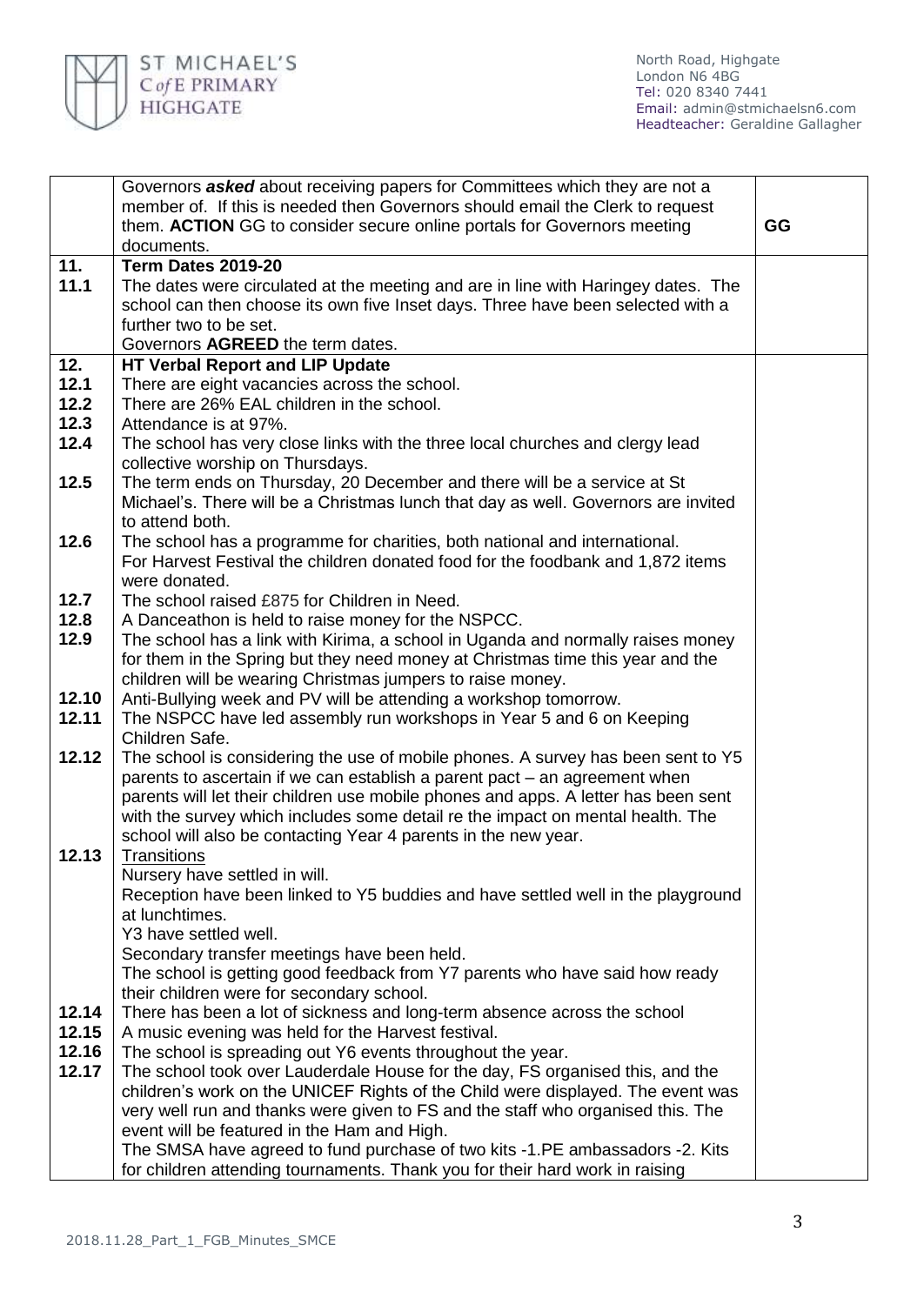

| 12.18 | significant funds for the school                                                                                                      |                                                                          |  |
|-------|---------------------------------------------------------------------------------------------------------------------------------------|--------------------------------------------------------------------------|--|
|       | GG attended the memorial service at Highgate School.                                                                                  |                                                                          |  |
|       | <b>LIP Update</b>                                                                                                                     |                                                                          |  |
| 12.19 | There are Phase Leaders across the school. Three have been recently appointed                                                         |                                                                          |  |
| 12.20 | and will have an Induction Programme.                                                                                                 |                                                                          |  |
|       | Thanks were given to CB for assisting on the Panel. Focus on impending Ofsted                                                         |                                                                          |  |
|       | inspection. The school is due an Inspection to take place between now and the                                                         |                                                                          |  |
| 12.21 | end of the summer term 2020.                                                                                                          |                                                                          |  |
|       | GG attended HMI training.                                                                                                             |                                                                          |  |
|       | The Haringey Education Partnership Adviser, Fran Hargrove, came in to the                                                             | GG                                                                       |  |
|       | school and will be coming in again to do training for new Leads and Governors on                                                      |                                                                          |  |
| 12.22 | 23 January 2018 at 6pm, one hour before the next FGB.                                                                                 |                                                                          |  |
|       | Governors <b>asked</b> if GG could include a RAG rating on the LIP. <b>ACTION</b>                                                     |                                                                          |  |
|       | AG advised that he has heard from his Chair's Mentor about the forthcoming                                                            |                                                                          |  |
| 12.23 | Ofsted focus on the whole child which fits in with the school's vision.                                                               |                                                                          |  |
|       |                                                                                                                                       |                                                                          |  |
|       |                                                                                                                                       |                                                                          |  |
| 13.   | <b>Governors' Strategy and Succession Planning</b>                                                                                    |                                                                          |  |
| 13.1  | Paper circulated at the meeting.                                                                                                      |                                                                          |  |
|       | Governors discussed the paper and noted in S6, Capital Development Projects                                                           |                                                                          |  |
|       | that the idea is to form working groups to take these items forward.                                                                  |                                                                          |  |
|       | Governors discussed items that fit in with Committees and where groups should                                                         |                                                                          |  |
|       | be formed.                                                                                                                            |                                                                          |  |
|       | It was AGREED that 2b, 2c and 3a should be dealt with by the Fundraising Group.                                                       |                                                                          |  |
|       | 4c, strengthening local ties to be AG, KA and GG.<br><b>ACTION</b> GG to investigate further with Lemongrass, the web developers, how |                                                                          |  |
|       | communications with families can be improved.                                                                                         |                                                                          |  |
|       | 5. Succession Planning - AG to deal with.                                                                                             |                                                                          |  |
|       | 6. to be dealt with by the F&P Committee.                                                                                             |                                                                          |  |
|       | Governors AGREED that 8a and 4 – improving parent communications is the                                                               |                                                                          |  |
|       | school's responsibility.                                                                                                              |                                                                          |  |
|       | <b>ACTION</b> Remove 8 and slim down the document.                                                                                    | <b>AG</b>                                                                |  |
|       | <b>ACTION</b> MD to lead on drafting the communications headline document. MD to                                                      |                                                                          |  |
|       | send the draft document to GG and FS to complete and this will be presented as a                                                      | <b>MD/GG/FS</b>                                                          |  |
|       | draft to the FGB next year.                                                                                                           |                                                                          |  |
| 14.   | <b>Chair's Verbal Report</b>                                                                                                          |                                                                          |  |
| 14.1  | AG meets with GG regularly.                                                                                                           |                                                                          |  |
| 14.2  | AG is writing copy for the newsletter. ACTION Content of the newsletter to be                                                         |                                                                          |  |
|       | considered as part of the Comms Strategic plan.                                                                                       |                                                                          |  |
| 14.3  | AG attended the fundraising evening.                                                                                                  |                                                                          |  |
| 14.4  |                                                                                                                                       | JM and AG met with AZM as Governors Fund Trustees and considered ways of |  |
|       | working. They looked at the bank account and need to know from the school                                                             |                                                                          |  |
|       | where funds are already allocated.                                                                                                    |                                                                          |  |
| 14.5  | AG met Anne Carson and Phillip Sudell, Area Dean West Haringey Synod and has                                                          |                                                                          |  |
|       | written an advertisement for a new Governor. To date there have been five                                                             |                                                                          |  |
|       | expressions of interest and three have completed application forms.                                                                   |                                                                          |  |
|       | The next Deanery Synod is in February 2019.                                                                                           |                                                                          |  |
| 14.6  | KA has joined the Fundraising Group with AG, MD and Robert Bahns.                                                                     |                                                                          |  |
| 14.7  | JM is now the Chair of Trustees. New Trustees will be needed as JM's term as                                                          |                                                                          |  |
|       | Governor expires during this academic year. It was <b>agreed</b> that PV would join the                                               |                                                                          |  |
|       | Trustees.                                                                                                                             |                                                                          |  |